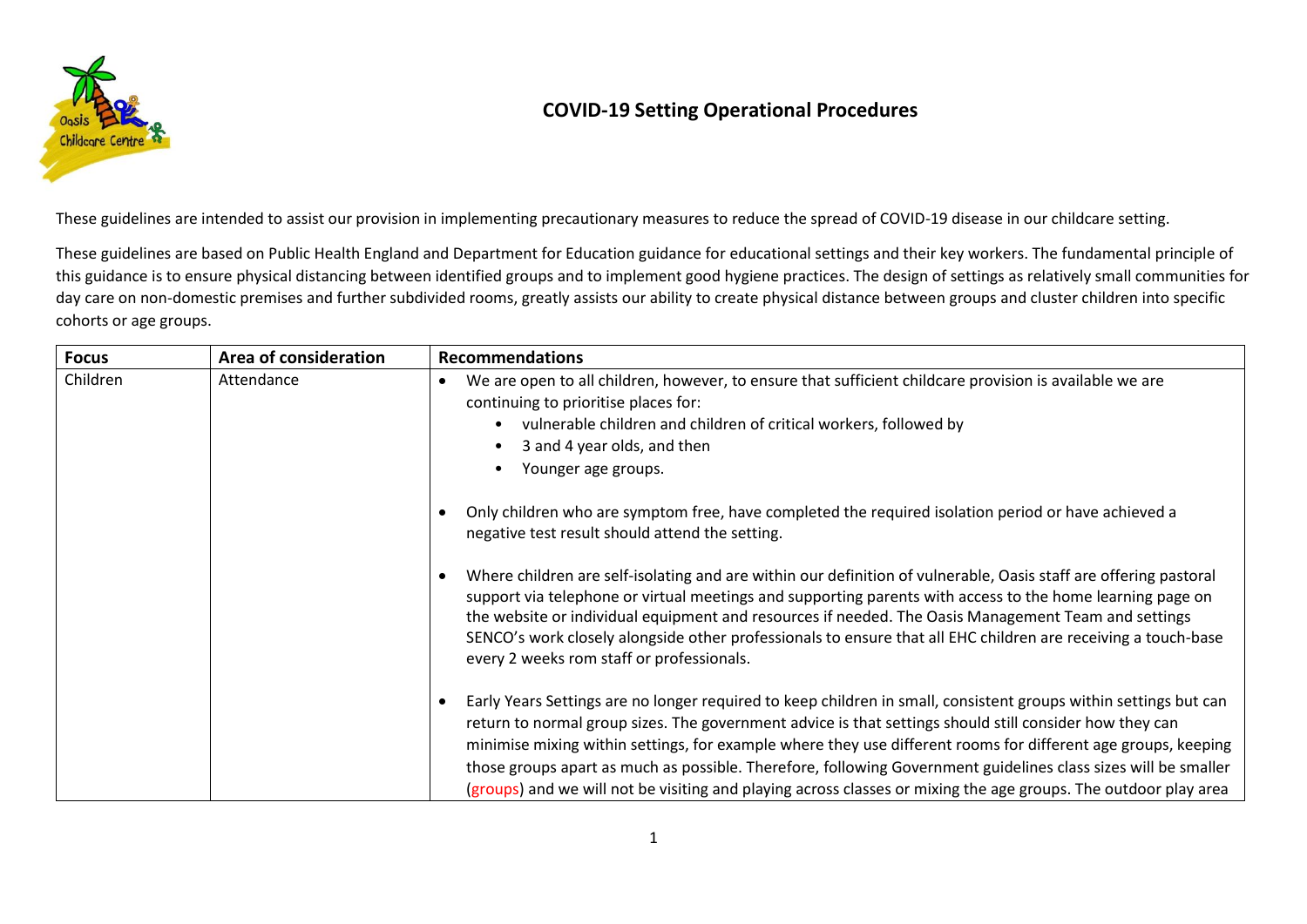| has been sectioned off to ensure BR, TR and PS children have access to a separate outside free-flow play area.<br>This will minimise large groups in the outside area and prevent the age ranges from mixing.                                                                                                                                                                                                                                                                                                                             |
|-------------------------------------------------------------------------------------------------------------------------------------------------------------------------------------------------------------------------------------------------------------------------------------------------------------------------------------------------------------------------------------------------------------------------------------------------------------------------------------------------------------------------------------------|
| On arrival all children/babies are being supported to wash their hands. Whilst children are washing their hands<br>and singing the hand washing song, we are using a non-contact infrared thermometer to take each child's<br>temperature. It takes a split second and is non-intrusive.                                                                                                                                                                                                                                                  |
| <b>Holiday Club</b>                                                                                                                                                                                                                                                                                                                                                                                                                                                                                                                       |
| Following government guidelines, holiday club will be reinstated from 8 <sup>th</sup> March 2021.                                                                                                                                                                                                                                                                                                                                                                                                                                         |
| Following government guidelines children will be supported to stay in small, consistent groups of no more<br>than 15 children, while also maintaining staff to child ratio's.                                                                                                                                                                                                                                                                                                                                                             |
| The current government guidelines state that older children are able to understand and follow social<br>distancing measures. Therefore, we will have a safety talk with the school-aged children to remind them about<br>maintaining social distancing where possible and washing their hands frequently. Older children will be<br>supported to maintain distance and not touch staff and other children wherever possible. Younger children<br>will be supported to remain in their consistent groups at all times.                     |
| We have adapted the inside and outside environment to ensure that all age groups have separate indoor and<br>outdoor areas.                                                                                                                                                                                                                                                                                                                                                                                                               |
| We will encourage parents to limit the number of settings that their child attends, ideally ensuring their child<br>only attends the same setting consistently. This should also be the same for staff.                                                                                                                                                                                                                                                                                                                                   |
| Parents will be encouraged to attend settings close to where they live or go to school. This should ideally be<br>within walking or cycling distance to minimise the risk of grouping children from different school.                                                                                                                                                                                                                                                                                                                     |
| As Oasis Marazion is a term-time only centre, all Marazion children (Early Years and Holiday Club) are<br>$\bullet$<br>guaranteed a childcare space at the Ludgvan Oasis throughout the holidays. The Early Years Marazion children<br>will be grouped into one bubble with consistent supporting staff. The older Marazion children will be grouped<br>into one bubble with the possibility of parents completing Lateral Flow Tests on a regular basis during the<br>children's time here at Ludgvan Oasis. Further guidance to follow. |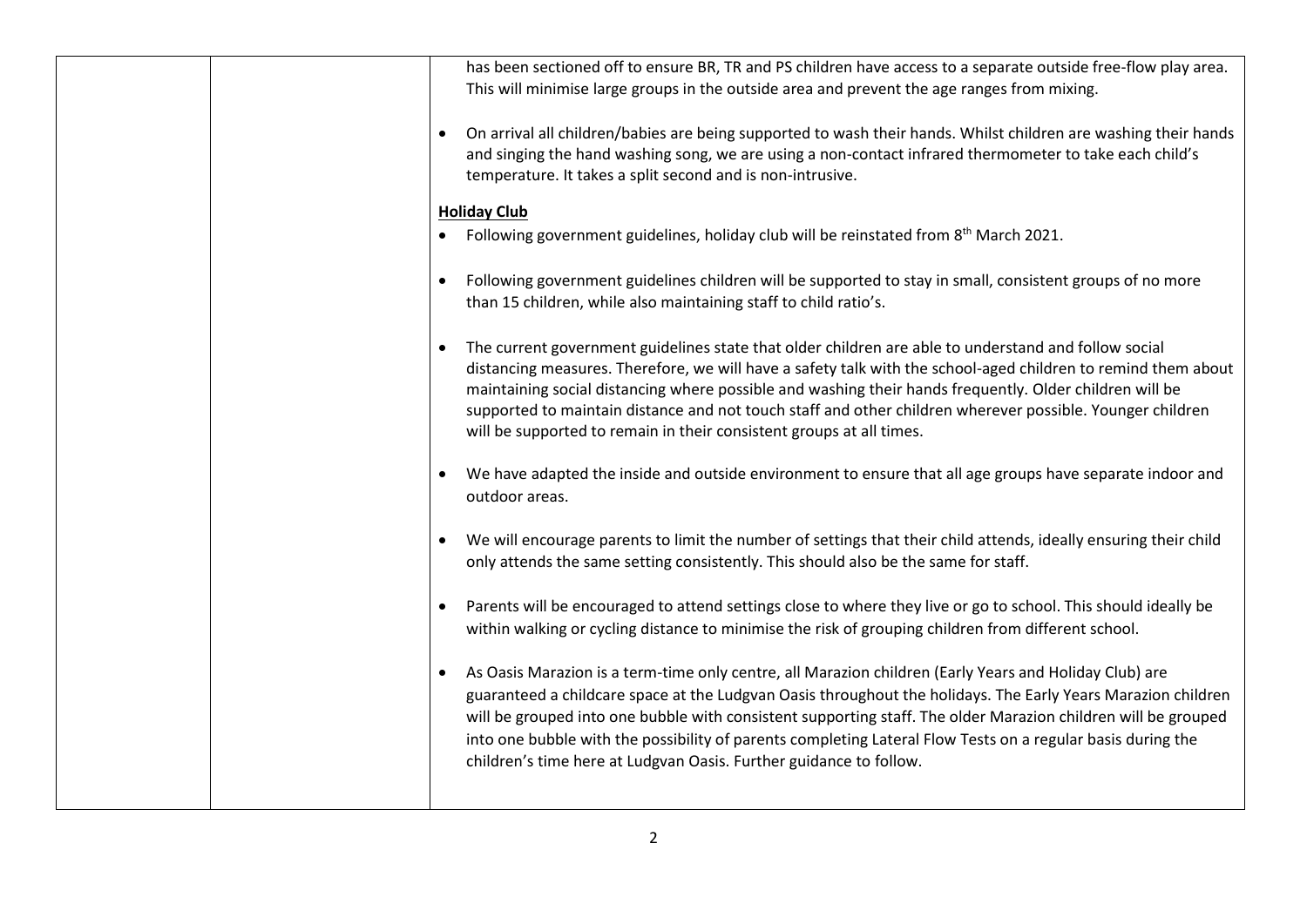|  | <b>Breakfast/After School Club</b>                                                                                                                                                                                                                                                                                                                                                                                                                                                                                    |
|--|-----------------------------------------------------------------------------------------------------------------------------------------------------------------------------------------------------------------------------------------------------------------------------------------------------------------------------------------------------------------------------------------------------------------------------------------------------------------------------------------------------------------------|
|  | After School club will be re-instated from 8 <sup>th</sup> March 2021. Oasis will be open until 6:00pm Monday to Friday.<br>We ask that parents collect their child promptly to enable staff to complete a deep clean daily. This will be<br>reviewed in line with Government changes.                                                                                                                                                                                                                                |
|  | We are working with the onsite school who have agreed to run a breakfast club as the turnaround between<br>8.40am - 9am is too tight to allow for a thorough clean and minimise the risk of cross-infection. Oasis<br>continues to run/provide breakfast club for the Early Years Children.                                                                                                                                                                                                                           |
|  | Due to the current circumstances we must have parental permission before children attend, therefore, we will<br>not be able to take any children that have not been booked in by their parents. We are working with the<br>onsite school to inform parents that they need to contact Oasis direct to book into after school club.                                                                                                                                                                                     |
|  | Oasis staff will continue to collect the children from a specific pick up point in school. All children will be<br>supported to wash their hands-on arrival. We will use a non-contact infrared thermometer to take each child's<br>temperature. It takes a split second and is non-intrusive. If a child has a temperature on arrival at the pickup<br>point, they will remain in the care of their teacher who will follow the schools COVID-19 procedures i.e.<br>contact the parent etc.                          |
|  | In line with the Government guidance, we have risk-assessed our provision. The advice we have been given is<br>to work in smaller groups. A maximum of 15 children per group. We will be maximising the use of the onsite<br>outdoor space available to the setting, which includes the schools outside area and the Community Centre<br>field. This will enable us to support 4 groups of 8 children each day. We will do our absolute best to meet<br>everyone's needs.                                             |
|  | The current government guidelines state that older children are able to understand and follow social<br>distancing measures. Therefore, we will have a safety talk with the school-aged children to remind them about<br>maintaining social distancing where possible and washing their hands frequently. Older children will be<br>supported to maintain distance and not touch staff and other children wherever possible. Younger children<br>will be supported to remain in their consistent groups at all times. |
|  | We have adapted the inside and outside environment to ensure that all age groups have separate indoor and<br>outdoor areas.                                                                                                                                                                                                                                                                                                                                                                                           |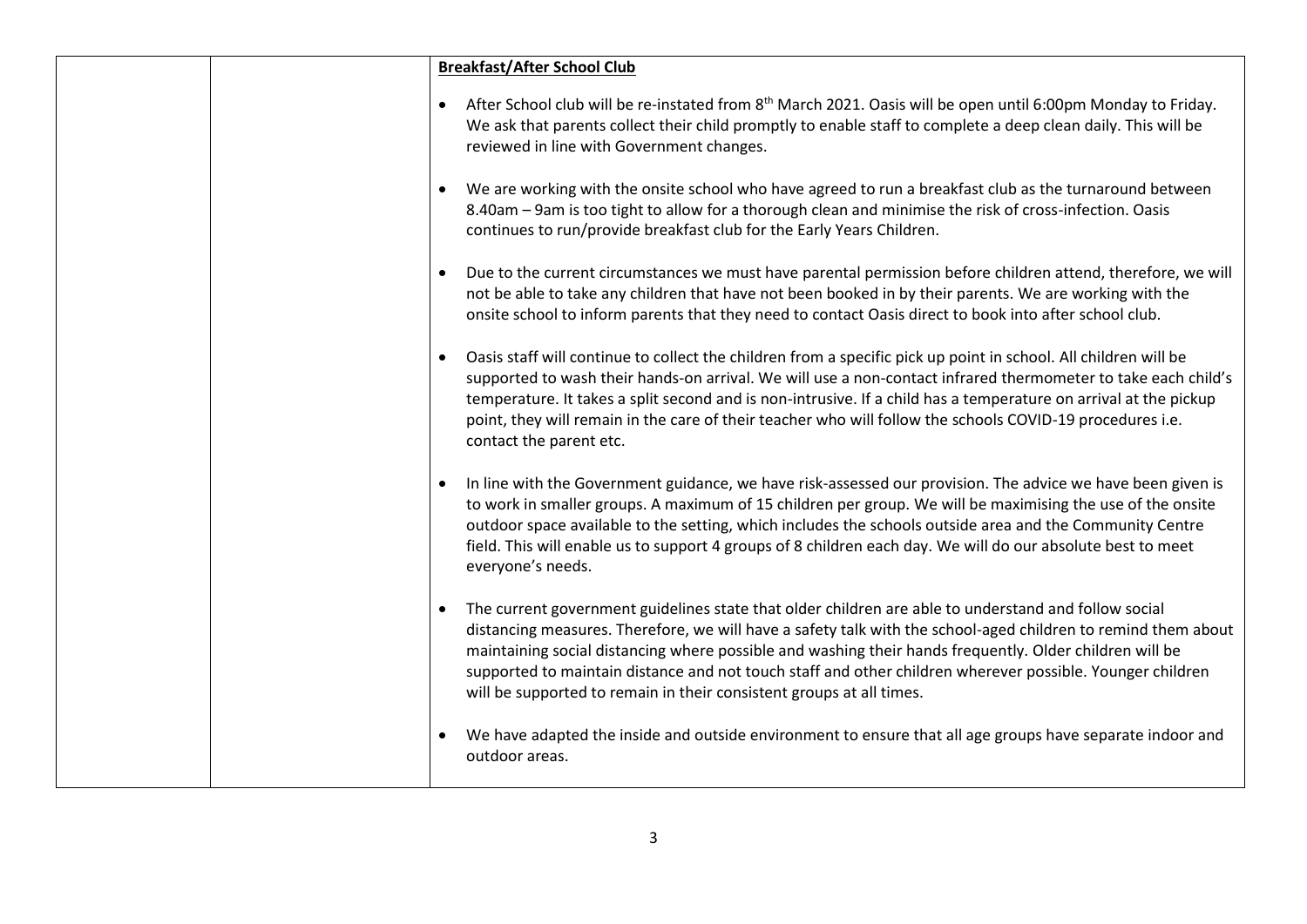|                              | $\bullet$ | On arrival to after school club, the school-aged children will be offered a drink/snack before going to play. The<br>children will sit in their small consistent groups during snack time.                                                                                                                                                                                                                                                                                                                                                                                                                                                                                                                                                                                                         |
|------------------------------|-----------|----------------------------------------------------------------------------------------------------------------------------------------------------------------------------------------------------------------------------------------------------------------------------------------------------------------------------------------------------------------------------------------------------------------------------------------------------------------------------------------------------------------------------------------------------------------------------------------------------------------------------------------------------------------------------------------------------------------------------------------------------------------------------------------------------|
| Physical distancing/grouping | $\bullet$ | Early Years - Children will not be expected to stay 2 meters away from either staff or other children.                                                                                                                                                                                                                                                                                                                                                                                                                                                                                                                                                                                                                                                                                             |
|                              |           | Early years settings are no longer required to keep children in small, consistent groups within settings but can<br>return to normal group sizes. The government advice is that settings should still consider how they can<br>minimise mixing within settings, for example where they use different rooms for different age groups, keeping<br>those groups apart as much as possible. Therefore, following Government guidelines class sizes will be smaller<br>(groups) and we will not be visiting and playing across classes or mixing the age groups. The outdoor play area<br>has been sectioned off to ensure BR, TR and PS children have access to a separate outside free-flow play area.<br>This will minimise large groups in the outside area and prevent the age ranges from mixing. |
|                              | $\bullet$ | After School Club - The current government guidelines state that older children are able to understand and<br>follow social distancing measures. Therefore, we will have a safety talk with the school-aged children to<br>remind them about maintaining social distancing where possible and washing their hands frequently. Older<br>children will be supported to maintain distance and not touch staff and other children wherever possible.<br>Younger children will be supported to remain in their consistent groups at all times.                                                                                                                                                                                                                                                          |
|                              |           | In line with the Government guidance, we have risk-assessed our provision. The advice we have been given is<br>to work in smaller groups. A maximum of 15 children per group.                                                                                                                                                                                                                                                                                                                                                                                                                                                                                                                                                                                                                      |
|                              |           | Changing/personal care routines will be carried out in the normal changing areas.                                                                                                                                                                                                                                                                                                                                                                                                                                                                                                                                                                                                                                                                                                                  |
|                              | $\bullet$ | Snack time - BR, TR and PS children will remain in their age groups during snack times.                                                                                                                                                                                                                                                                                                                                                                                                                                                                                                                                                                                                                                                                                                            |
|                              | $\bullet$ | Children's lunches - hot lunches will continue to be provided from 8 <sup>th</sup> March 2021. For those children who<br>bring a packed lunch, please ensure that their lunch box is named and thoroughly cleaned each day. BR, TR<br>and PS children will remain in their age groups during lunch times.                                                                                                                                                                                                                                                                                                                                                                                                                                                                                          |
|                              | $\bullet$ | The use of communal internal spaces should be restricted as much as possible. As much of our sessions as<br>possible will be held outside only, for the foreseeable future, whatever the weather. Therefore, parents must<br>send their child to nursery suitably prepared for the weather.                                                                                                                                                                                                                                                                                                                                                                                                                                                                                                        |
|                              | $\bullet$ | Outdoor play area will be sectioned off to ensure Babies, Toddlers and Pre-School children have access to a<br>separate outside free-flow play area. This will minimise large groups in the outside area and prevent the age<br>ranges from mixing.                                                                                                                                                                                                                                                                                                                                                                                                                                                                                                                                                |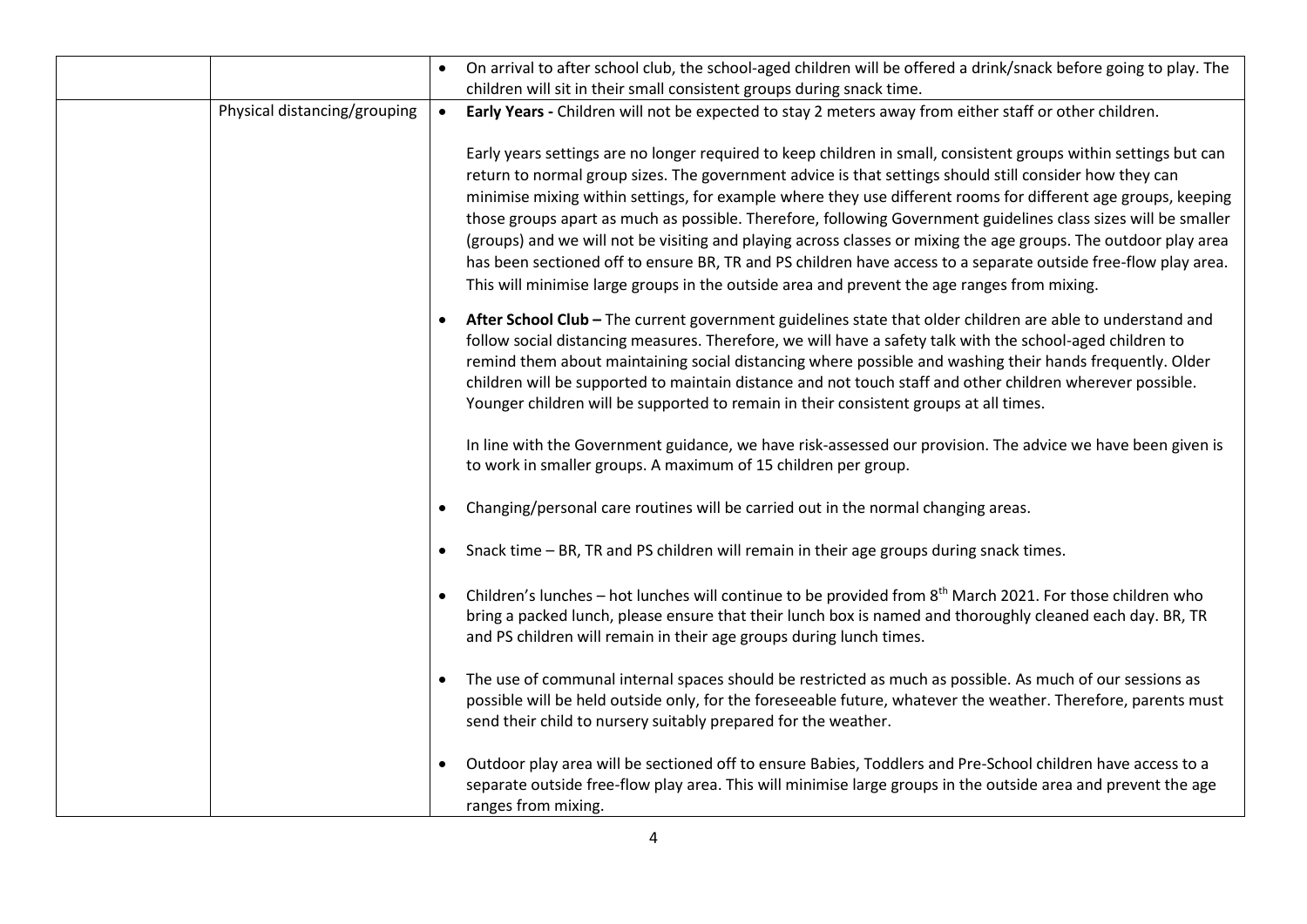|                         |           | Play equipment MUST not be swapped between groups.<br>Distancing of beds/cots should be facilitated wherever possible.<br>Bags of spare clothes and nappies must stay on site in a bag on your child's peg, we will let you know if they<br>need topping up.<br>Comforters and dummies MUST be stored in a sealed bag out of reach of other children, when not in use.<br>Dummies will be sterilized individually after every use. |
|-------------------------|-----------|------------------------------------------------------------------------------------------------------------------------------------------------------------------------------------------------------------------------------------------------------------------------------------------------------------------------------------------------------------------------------------------------------------------------------------|
| Wellbeing and education | $\bullet$ | Children will be supported in age appropriate ways to understand the steps they can take to keep themselves<br>safe including regular hand washing and sneezing into a tissue.                                                                                                                                                                                                                                                     |
|                         |           | Children will be supported to understand the changes and challenges they may be encountering as a result of<br>Covid-19 and staff need to ensure they are aware of children's attachments and their need for emotional<br>support at this time.                                                                                                                                                                                    |
|                         |           | Staff MUST actively promote outside learning and as much of our sessions as possible will be held outside for<br>the foreseeable future, whatever the weather. We have access to a large outdoor area, the forest school area,<br>and the community centre field. Free flow MUST be promoted throughout the whole day. Parents/carers are<br>required to ensure that their child(ren) arrive suitably prepared for the weather.    |
|                         |           | During this time staff are the main resource to plan/provide 7 areas of learning predominantly around the<br>outdoor environment, i.e. music and dance, physical focus, forest school, sports activities, gardening, treasure<br>hunts, sound walks, bug hunts etc.                                                                                                                                                                |
|                         |           | Children with designated 1:1 support through an EHC Plan (Education, Health and Care Plan) or additional<br>funding will continue to receive 1:1 provision to meet their individual needs.                                                                                                                                                                                                                                         |
|                         |           | Children who struggle to understand social distancing measures will be closely monitored and closely<br>supported if required.                                                                                                                                                                                                                                                                                                     |
|                         |           | Parents/carers must apply all day sun cream to any exposed areas of skin - face, legs and arms. We would<br>recommend long sleeved t-shirt, a floppy hat and leggings to minimise the need for sun cream.                                                                                                                                                                                                                          |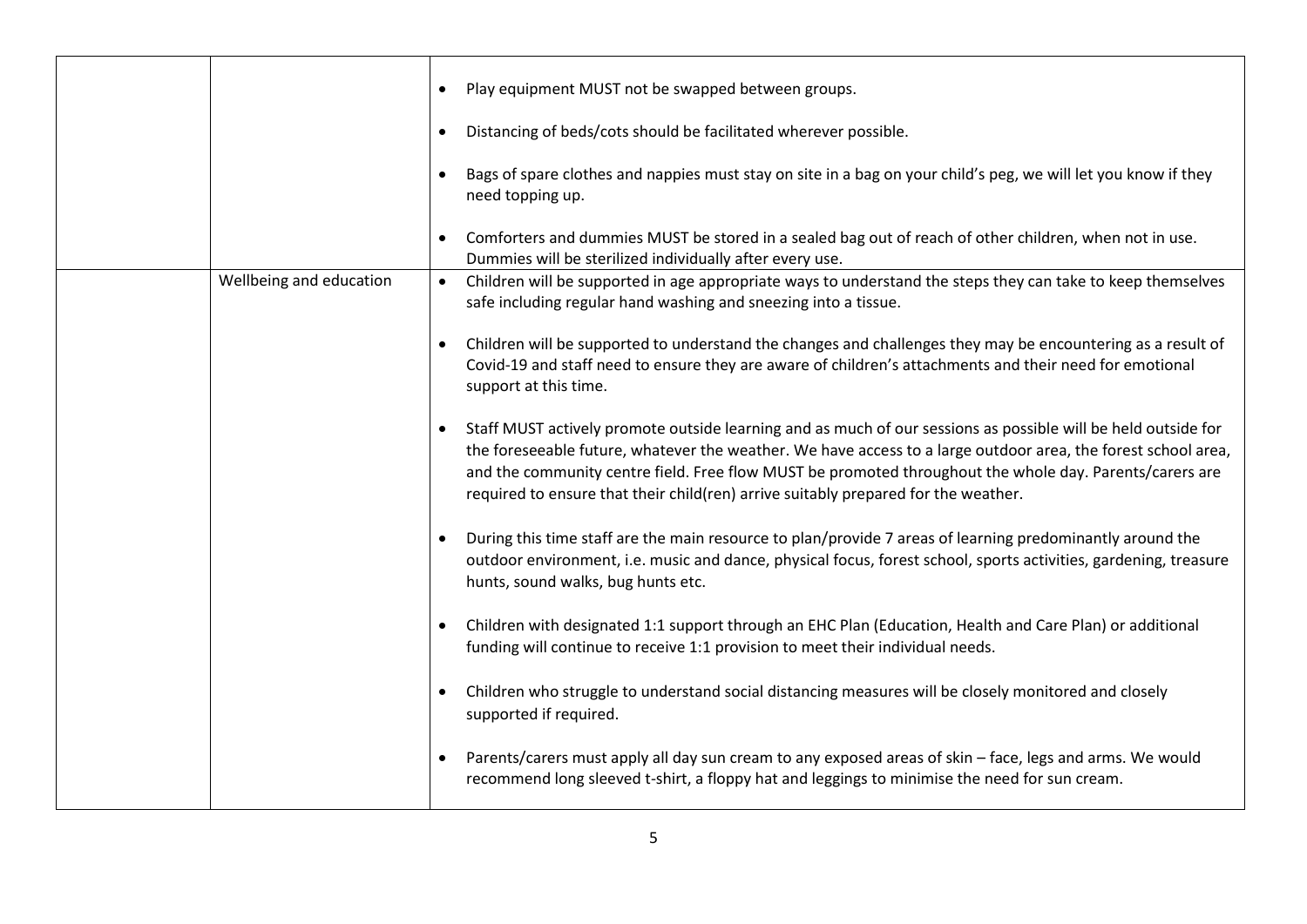|         |                     |           | Children will not be permitted to bring items from home into the setting unless absolutely essential for their<br>wellbeing. Where this is the case items will be appropriately cleaned upon arrival. Comforters and dummies<br>MUST be stored in a sealed bag out of reach of other children, when not in use. Dummies will be sterilized<br>individually after every use.                                                                                                                                                                                                                                                                                                                        |
|---------|---------------------|-----------|----------------------------------------------------------------------------------------------------------------------------------------------------------------------------------------------------------------------------------------------------------------------------------------------------------------------------------------------------------------------------------------------------------------------------------------------------------------------------------------------------------------------------------------------------------------------------------------------------------------------------------------------------------------------------------------------------|
|         |                     |           | Cuddles - staff will continue to comfort and reassure the children as normal.                                                                                                                                                                                                                                                                                                                                                                                                                                                                                                                                                                                                                      |
|         |                     |           | Singing - Oasis is continuing to provide organised music, dance and drama as part of its curriculum, especially<br>as this builds the children's confidence and supports their well-being. We are taking particular care during<br>these activities to ensure that the children and staff remain in their usual groups. Oasis staff are mindful to<br>keep background or accompanying music to levels which do not encourage children to raise their voices<br>unduly. Our rooms are large, spacious and well ventilated with high ceilings, which are expected to enable<br>dilution of aerosol transmission. Please also see 'Working safely during Coronavirus (Covid-19): Performing<br>Arts'. |
| Parents | Physical distancing | $\bullet$ | Only parents who are symptom free, have completed the required isolation periods or achieved a negative<br>test result will be able to drop off or collect their child.                                                                                                                                                                                                                                                                                                                                                                                                                                                                                                                            |
|         |                     | $\bullet$ | Parents are required to follow social distancing measures when arriving at the setting.                                                                                                                                                                                                                                                                                                                                                                                                                                                                                                                                                                                                            |
|         |                     |           | Parents will not be permitted into the setting and must drop off their child to a staff member at the main<br>reception door outside. This prevents parents entering the setting unnecessarily.                                                                                                                                                                                                                                                                                                                                                                                                                                                                                                    |
|         |                     | $\bullet$ | Our administrator will work with parents/carers to allocate designated drop-off/collection slots.                                                                                                                                                                                                                                                                                                                                                                                                                                                                                                                                                                                                  |
|         |                     | $\bullet$ | Unfortunately, staff will not be available to chat during drop off and collection times as we cannot have adults<br>lingering. We will also have to close the Reception Office to parents and request that you either telephone or<br>send an email if you have a query or need further support. A member of the Management Team will be<br>available outside each morning between 8:30am - 9:15am to answer any questions or touch base with any<br>parents that may require support.                                                                                                                                                                                                             |
|         |                     | $\bullet$ | During collection times staff need to be well-organised and prepared for each child's collection time so that<br>parents do not experience unnecessary waiting (i.e. bags, coats, comforters, lunch boxes, incident/accident<br>forms all need to be organised ready to go prior to the child's collection time).                                                                                                                                                                                                                                                                                                                                                                                  |
|         |                     |           | Parents/carers will not need to sign their child in on arrival as this process will be completed by a member of<br>the Management Team.                                                                                                                                                                                                                                                                                                                                                                                                                                                                                                                                                            |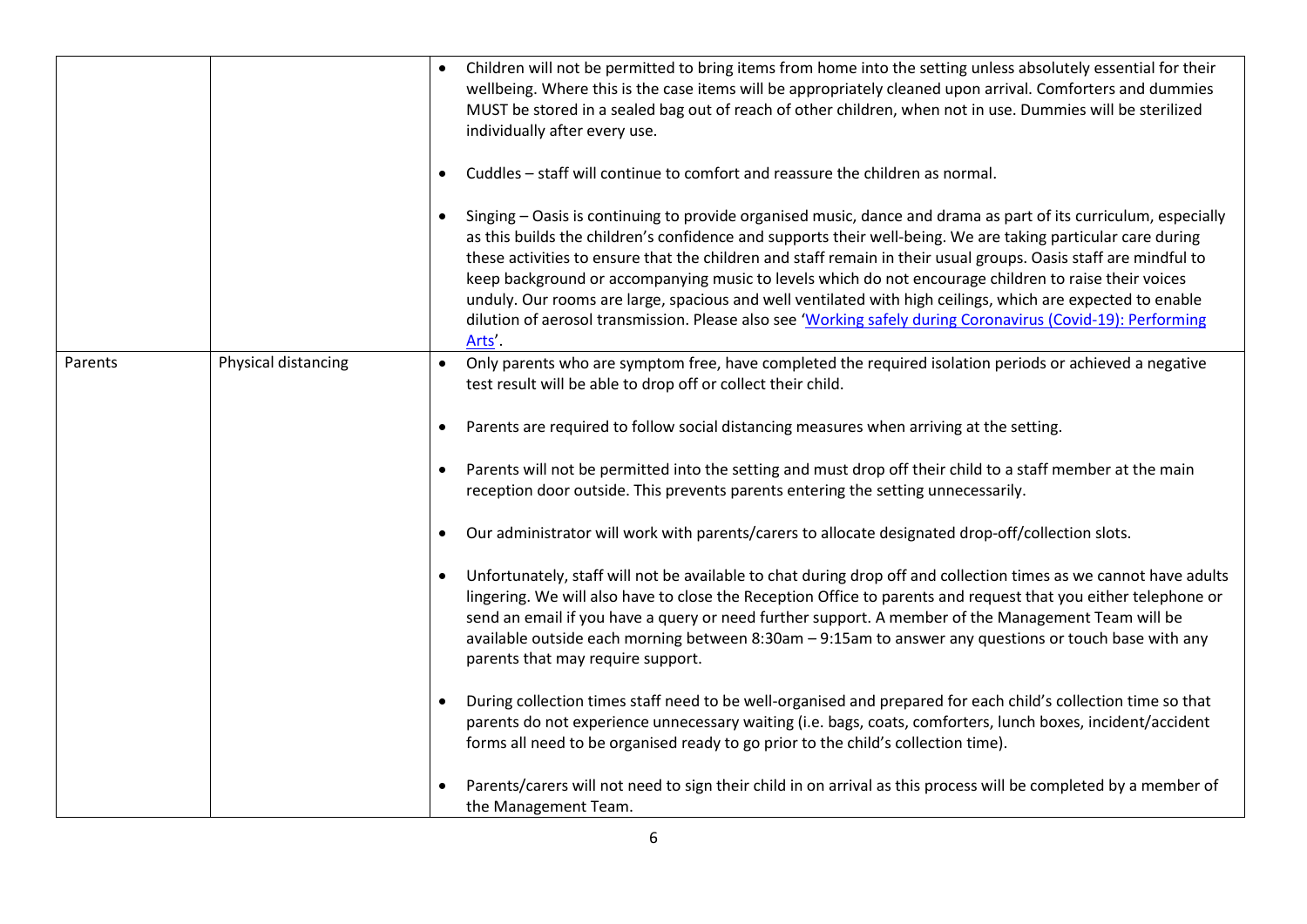|           |                | We request a limit at drop off and collection to 1 parent per family to minimise the number of people onsite<br>and support social distancing guidelines. Many of our parents drop and collect at staggered times so we deem<br>this effective.                                                                                                                                                                                                                                                                                                                                                                                                                                                                                                                                                                            |
|-----------|----------------|----------------------------------------------------------------------------------------------------------------------------------------------------------------------------------------------------------------------------------------------------------------------------------------------------------------------------------------------------------------------------------------------------------------------------------------------------------------------------------------------------------------------------------------------------------------------------------------------------------------------------------------------------------------------------------------------------------------------------------------------------------------------------------------------------------------------------|
|           |                | When parents are waiting to drop off or collect their child, physical distancing must be maintained.                                                                                                                                                                                                                                                                                                                                                                                                                                                                                                                                                                                                                                                                                                                       |
|           |                | From 8 <sup>th</sup> March 2021, we will resume limited settling sessions for new children and will continue to allow<br>parents to enter the nursery for the purpose of settling in sessions ONLY as not doing so would cause a child<br>distress. We have considered measures to minimise contact between the parent and other children and staff<br>members (please see New parent visitors/settling procedures). These procedures are shared with new parents<br>and must be read before attending their settling sessions. However, this will be subject to changes in<br>government guidance.                                                                                                                                                                                                                        |
|           |                | New parent tours will be completed by the Manager/Deputy Manager at 6pm daily when the setting is closed.<br>New parents visiting the centre for an initial tour will be sent a copy of New parent visitors/settling procedures<br>that they must read before attending the tour.                                                                                                                                                                                                                                                                                                                                                                                                                                                                                                                                          |
|           | Communications | Parents will receive clear communication regarding the role they play in the safe operating procedure and all<br>measures being taken to ensure the safety of their children and themselves (please see Phased Re-Opening<br>Plan for parents). Please inform us if you feel we have not met this element. Our current communication<br>channels are by telephone, direct email, and website updates. Feedback to date has been that this has been<br>effective, but we wish to ensure that we continue to be fully transparent and communicable at all times.                                                                                                                                                                                                                                                             |
| Workforce | Attendance     | Staff will only attend the nursery if they are symptom free, have completed the required isolation period or<br>achieved a negative test result.                                                                                                                                                                                                                                                                                                                                                                                                                                                                                                                                                                                                                                                                           |
|           |                | All staff will be required to take their temperature with the support of another adult on arrival at the setting<br>each day and record it daily when signing-in. Following government guidelines for Covid-19, a high<br>temperature is 37.8 and above. If a staff members temperature is 37.8 or higher then, following government<br>guidelines, that staff member would be sent home immediately and the Manager/ Deputy Manager/Admin<br>must make every effort to arrange an appointment for that staff member to be tested for Covid-19. That staff<br>member must travel wherever necessary to attend that appointment. The staff member would be advised to<br>follow the governments COVID-19: guidance for households with possible coronavirus infection guidance**,<br>until they receive their test results. |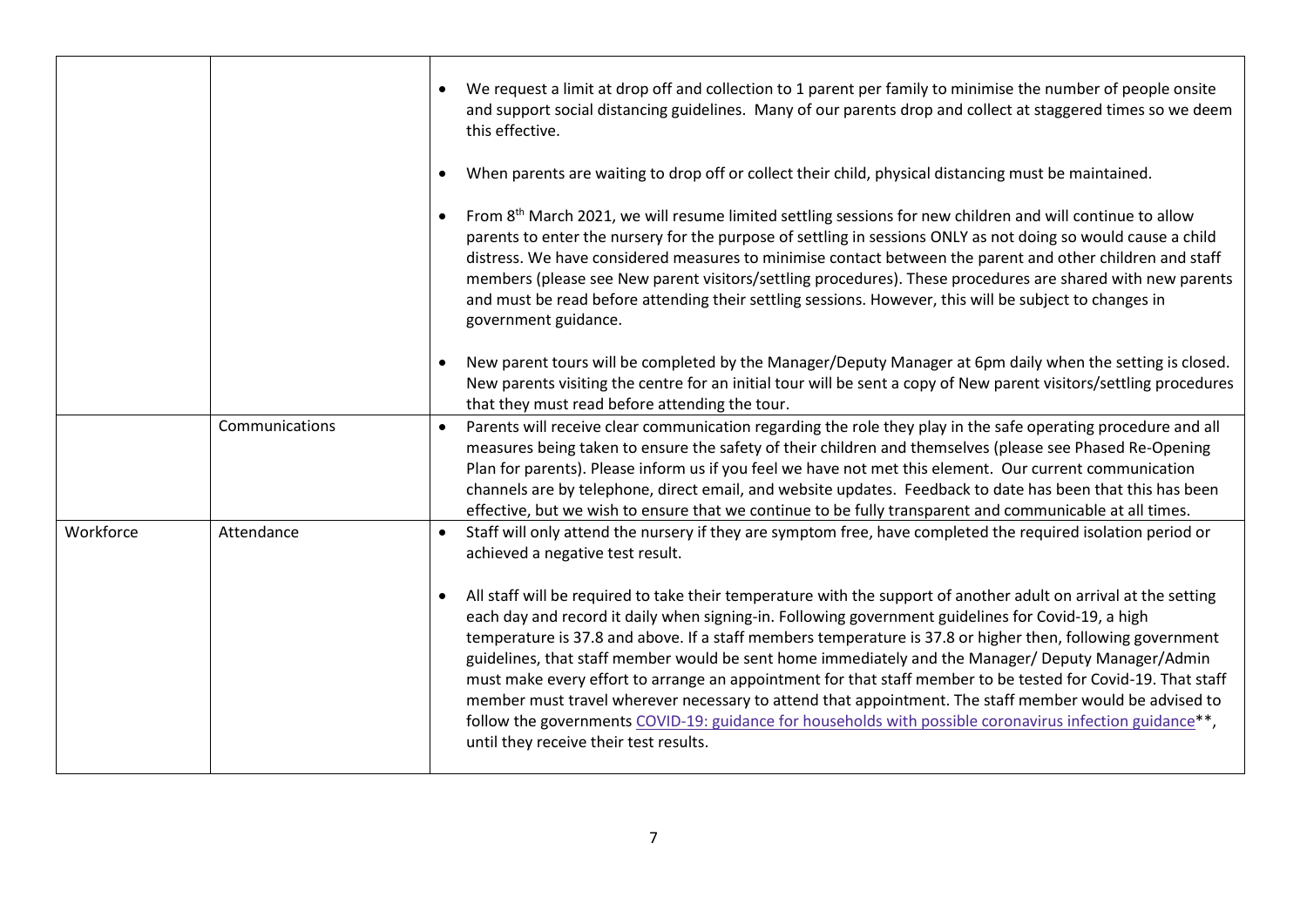|                       | Some staff may be eligible for the one-off Track and Trace Support Payment. Oasis Management will do<br>everything they possible can to ensure the staff are emotionally and financially supported (Self-Isolation<br>Service Hub 020 3743 6715).                                                                                                                                                                                                           |
|-----------------------|-------------------------------------------------------------------------------------------------------------------------------------------------------------------------------------------------------------------------------------------------------------------------------------------------------------------------------------------------------------------------------------------------------------------------------------------------------------|
|                       | Consideration will be given to limiting the number of staff in the nursery at any one time to only those<br>required to care for the expected occupancy levels on any given day.                                                                                                                                                                                                                                                                            |
|                       | <b>Lateral Flow Testing</b>                                                                                                                                                                                                                                                                                                                                                                                                                                 |
|                       | People who work in childcare settings now have access to twice-weekly asymptomatic testing. From 14 <sup>th</sup> March<br>2021, Staff at Oasis have access to Covid-19 Self- Test home kits. Tests are voluntary, but we are asking that all<br>staff get involved in regular testing to benefit themselves, colleagues, family members and children/parents who<br>attend the setting. If staff decide not to test, they MUST let Lorna know immediately. |
|                       | Each test pack contains a very easy to follow instruction booklet. At the back of the booklet (pg 18) there is table<br>for staff to record their results. We are asking staff to complete this table every time they complete a test.                                                                                                                                                                                                                      |
|                       | Staff will only need to contact the manager direct if their test result is positive and the manager will guide staff<br>through the process. If staff do not make contact with the manager we will assume that they are fit and well and<br>able to attend work.                                                                                                                                                                                            |
|                       | If staff test negative but show COVID-19 symptoms then they would need to follow normal COVID-19 procedures.<br>Again, staff would need to contact the manager direct who will support them through the process.                                                                                                                                                                                                                                            |
|                       | Full-time staff members need to complete a test every Sunday evening to ensure that everyone is fit and well<br>when returning to work on Monday morning. Staff will also need to test themselves every Wednesday evening to<br>ensure that everyone is still fit and well mid-week.                                                                                                                                                                        |
|                       | Part-time staff members need to complete a test the evening before they return to work each week.                                                                                                                                                                                                                                                                                                                                                           |
|                       | Staff will need to continue testing even though they may have had the vaccine.                                                                                                                                                                                                                                                                                                                                                                              |
|                       | Staff members who tested positive for COVID-19 would start home testing 90 days after their positive test results.                                                                                                                                                                                                                                                                                                                                          |
| Physical distancing / | EYFS ratios will be maintained to support small group working.                                                                                                                                                                                                                                                                                                                                                                                              |
| grouping              |                                                                                                                                                                                                                                                                                                                                                                                                                                                             |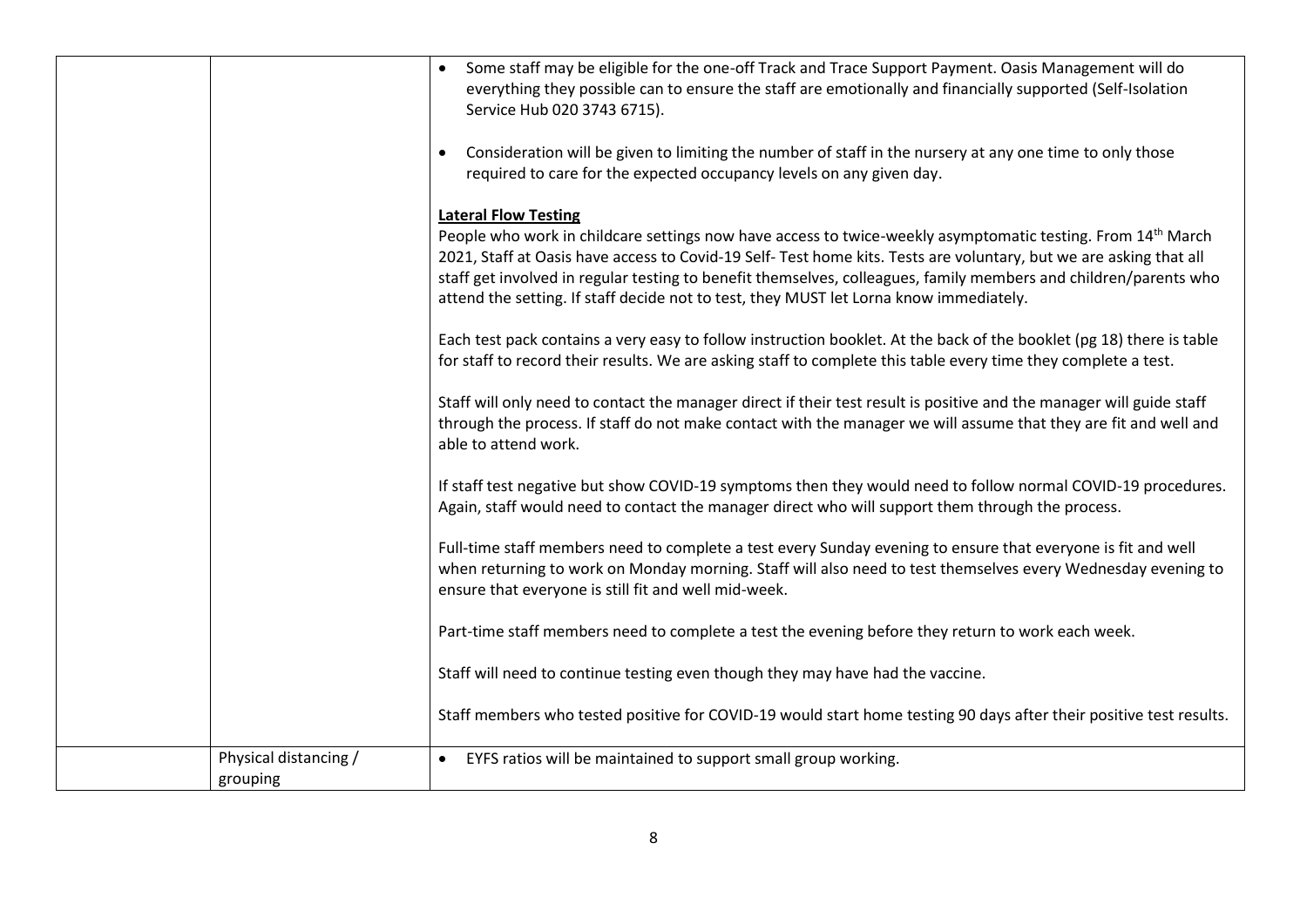|                 |               | Staff must refrain from going into confined areas whilst another staff member is present such as office, staff<br>room, kitchen, laundry room etc. Masks must be worn in areas that social distancing is not possible.                                                                                                                                                                                                                                                                                                                                                                         |
|-----------------|---------------|------------------------------------------------------------------------------------------------------------------------------------------------------------------------------------------------------------------------------------------------------------------------------------------------------------------------------------------------------------------------------------------------------------------------------------------------------------------------------------------------------------------------------------------------------------------------------------------------|
|                 |               | Social distancing must be maintained during breaks. This may be achieved through a range of strategies<br>$\bullet$<br>including the staggering of breaks and subdivision of spaces allocated to team breaks where possible.                                                                                                                                                                                                                                                                                                                                                                   |
|                 |               | Staff members will avoid physical contact with each other including handshakes, hugs etc.                                                                                                                                                                                                                                                                                                                                                                                                                                                                                                      |
|                 |               | Where possible, meetings and training sessions should be conducted through virtual conferencing - our<br>٠<br>preferred route is Zoom or Microsoft Teams.                                                                                                                                                                                                                                                                                                                                                                                                                                      |
|                 | Training      | All staff members will receive appropriate instruction and training in infection control and the standard<br>operating procedure and risk assessments within which they will be operating.                                                                                                                                                                                                                                                                                                                                                                                                     |
| <b>Visitors</b> | <b>Visits</b> | Following government guidance (February 2021) attendance to the setting will be restricted to children and<br>staff as far as practically possible and visitors should not be permitted to the nursery unless essential (e.g.<br>essential building maintenance). Where essential visits are required these should be made outside of the usual<br>nursery operational hours where possible.                                                                                                                                                                                                   |
|                 |               | Following government guidance (February 2021) essential visitors such as Speech and Language Therapists,<br>٠<br>Physio's, CDC etc, will be permitted to visit the centre. This will be reviewed in line with government guidance.<br>Support for vulnerable children has been ongoing during the covid-19 and will continue with the support of<br>Zoom video TAC/Child Protection conferences. Staff should continue to share any concerns and issues that<br>they may have following the centres policies and procedures as support is still in place to meet the needs of all<br>children. |
|                 |               | Following government guidelines, at present, we will not be in a position to host large group gatherings such<br>$\bullet$<br>as pre-school graduation, end of term party, large group trips and possibly Christmas Nativity & Christingle.<br>This will be reviewed as an ongoing process.                                                                                                                                                                                                                                                                                                    |
|                 |               | Further consideration will be needed to host parent evening/day and share termly assessments with parents.                                                                                                                                                                                                                                                                                                                                                                                                                                                                                     |
|                 |               | All visits to other sites/settings, such as staff training, dual setting visits, trips, transition etc, have been<br>cancelled. Off-site visits will be reviewed/rescheduled in line with government guidance.                                                                                                                                                                                                                                                                                                                                                                                 |
|                 |               | From March 2021, we will resume limited settling sessions for new children and will continue to allow parents<br>$\bullet$<br>to enter the nursery for the purpose of settling in sessions ONLY as not doing so would cause a child distress.<br>We have considered measures to minimise contact between the parent and other children and staff members                                                                                                                                                                                                                                       |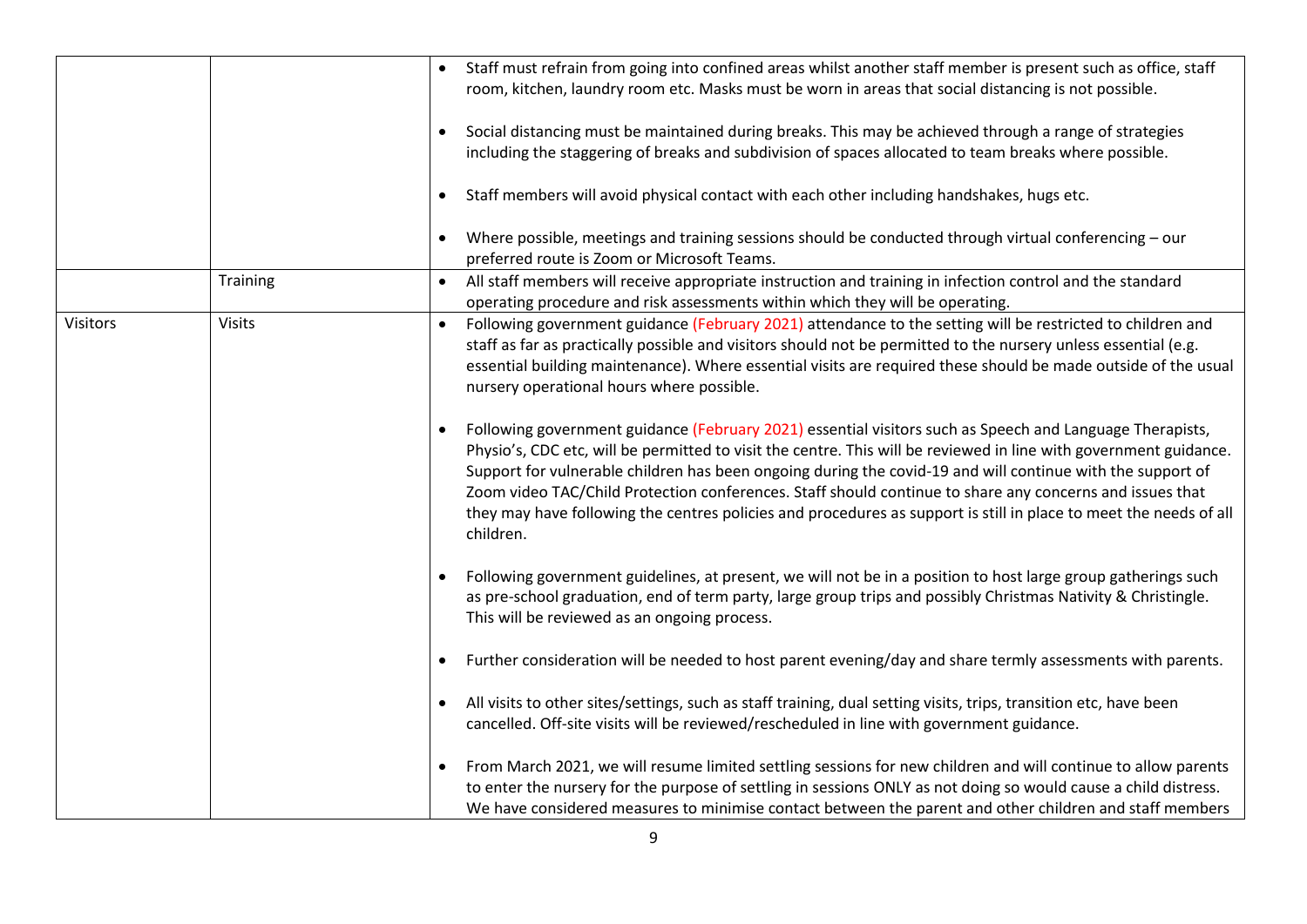|                                  |                        | (please see New parent visitors/settling procedures). These procedures are shared with new parents and must<br>be read before attending their settling sessions. However, this will be subject to changes in government<br>guidance.<br>New parent tours will be completed by the Manager/Deputy Manager at 6pm daily when the setting is closed.<br>New parents visiting the centre for an initial tour will be sent a copy of New parent visitors/settling procedures<br>that they must read before attending the tour. |
|----------------------------------|------------------------|---------------------------------------------------------------------------------------------------------------------------------------------------------------------------------------------------------------------------------------------------------------------------------------------------------------------------------------------------------------------------------------------------------------------------------------------------------------------------------------------------------------------------|
| Travel                           | Travel associated with | Wherever possible staff and parents should travel to the nursery alone, using their own transport.                                                                                                                                                                                                                                                                                                                                                                                                                        |
|                                  | setting operations     | All staff will be required to follow social distancing rules when travelling to and from work i.e. walk, cycle, or<br>$\bullet$<br>travel in car with only members of your household.                                                                                                                                                                                                                                                                                                                                     |
|                                  |                        | If public transport is necessary, current guidance on the use of public transport must be followed.                                                                                                                                                                                                                                                                                                                                                                                                                       |
|                                  |                        | We would encourage parents to ensure they do not leave travel accessories including buggies, car seats,<br>scooters in the setting premises.                                                                                                                                                                                                                                                                                                                                                                              |
|                                  |                        | Outings from the setting into the local community will be restricted.                                                                                                                                                                                                                                                                                                                                                                                                                                                     |
|                                  |                        | If a staff member or a child and their family decide to travel abroad then they must follow the appropriate<br>$\bullet$<br>quarantine guidelines on their return. We will follow UK Government guidance and foreign travel advice from<br>FCO (Foreign and Commonwealth Office). Bookings, Charges and Cancellation Policy will apply.                                                                                                                                                                                   |
| Hygiene and Health<br>and Safety | <b>Hand Washing</b>    | All staff MUST thoroughly wash their hands with soap and hot water immediately on arrival each morning and<br>$\bullet$<br>before leaving the centre at the end of their working shift.                                                                                                                                                                                                                                                                                                                                   |
|                                  |                        | All children MUST be supported by a staff member to thoroughly wash their hands with soap and hot water on<br>$\bullet$<br>drop-off and collection/before and after eating/after toileting/before and after playing outdoors.                                                                                                                                                                                                                                                                                             |
|                                  |                        | Staff and children to be reminded on a regular basis throughout the day to wash their hands for 20 seconds<br>$\bullet$<br>(Happy Birthday song) with hot water and soap and the importance of proper drying with disposable towels.<br>Staff will support children with hand washing to ensure they follow correct procedures.                                                                                                                                                                                           |
|                                  |                        | In the event of children with SEN and supporting adults moving rooms, they must thoroughly wash their hands<br>with soap and hot water.                                                                                                                                                                                                                                                                                                                                                                                   |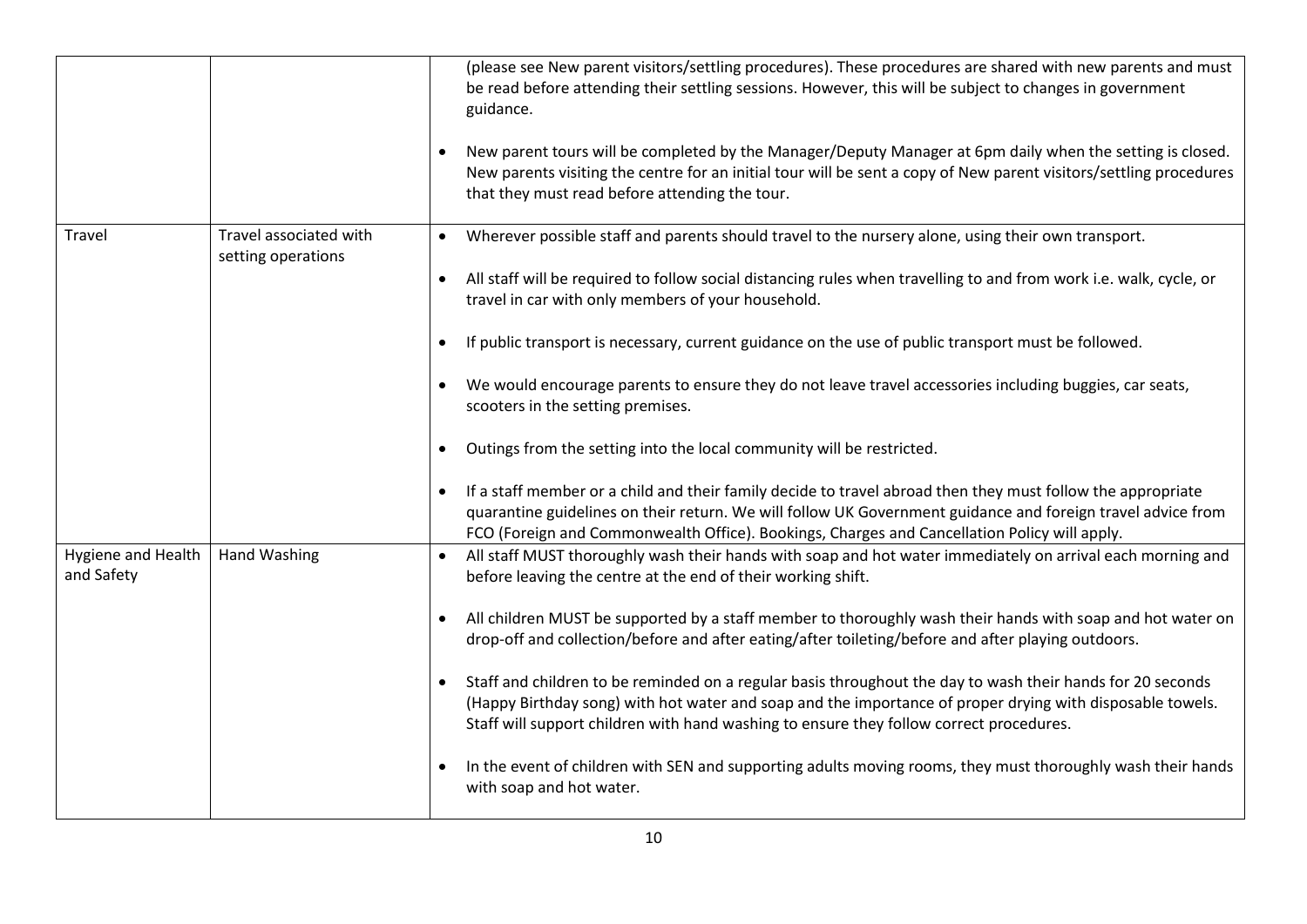|                       | Hand washing facilities with soap, hot water and paper towels are available in the staff room, reception area<br>and within each of the learning rooms (low sinks in the TR and PS rooms to ONLY be used for staff and children<br>to wash their hands). Ceramic sink in BR to be used for staff to wash their hands.                                              |
|-----------------------|--------------------------------------------------------------------------------------------------------------------------------------------------------------------------------------------------------------------------------------------------------------------------------------------------------------------------------------------------------------------|
|                       | Hand sanitisers are readily available (out of reach of children) outside where washing facilities are not readily<br>$\bullet$<br>available, however staff are encouraged to use soap and hot water where possible.                                                                                                                                                |
| Cleaning              | An enhanced cleaning schedule has been implemented to ensure our equipment is cleaned frequently and<br>$\bullet$<br>meticulously. This includes doors, furniture, surfaces and children's toys and equipment. Ensure all low-<br>level surfaces, tables, role-play areas, shelves etc are regularly disinfected (spray disinfectant and<br>disposable blue roll). |
|                       | The children's toilets are cleaned every hour.<br>$\bullet$                                                                                                                                                                                                                                                                                                        |
|                       | Staff toilets must be cleaned after every individual use. Spray disinfectant and disposable blue roll will be kept<br>$\bullet$<br>in each toilet.                                                                                                                                                                                                                 |
|                       | Visitor toilets must be cleaned after every individual use. Spray disinfectant and disposable blue roll will be<br>$\bullet$<br>kept in each toilet.                                                                                                                                                                                                               |
|                       | Frequent cleaning and disinfecting of objects and surfaces that are touched regularly, particularly in areas of<br>high use such as door handles, light switches, intercom, reception area, kitchen cupboards handles etc, using<br>appropriate cleaning products and methods (spray disinfectant and disposable blue roll).                                       |
|                       | At the end of the working day all staff will be required to complete a thorough clean of the environment and<br>resources. This will include a deep clean of each of the learning rooms, reception area, office, staff room,<br>community room, child and adult toilets, kitchen, laundry room, outdoor area, and all toys and resources.                          |
| <b>Waste Disposal</b> | All waste will be disposed of in a hygienic and safe manner.<br>$\bullet$                                                                                                                                                                                                                                                                                          |
|                       | Tissues MUST be immediately disposed of. Tissues and bins will be made available throughout the setting,<br>$\bullet$<br>including outside.                                                                                                                                                                                                                        |
|                       | To dispose of waste such as disposable cleaning cloths, face coverings, tissues and PPE from people with<br>$\bullet$<br>symptoms of coronavirus (COVID-19):<br>o put it in a plastic rubbish bag and tie it when full.                                                                                                                                            |
|                       | place the plastic bag in a second bin bag and tie it.<br>$\circ$                                                                                                                                                                                                                                                                                                   |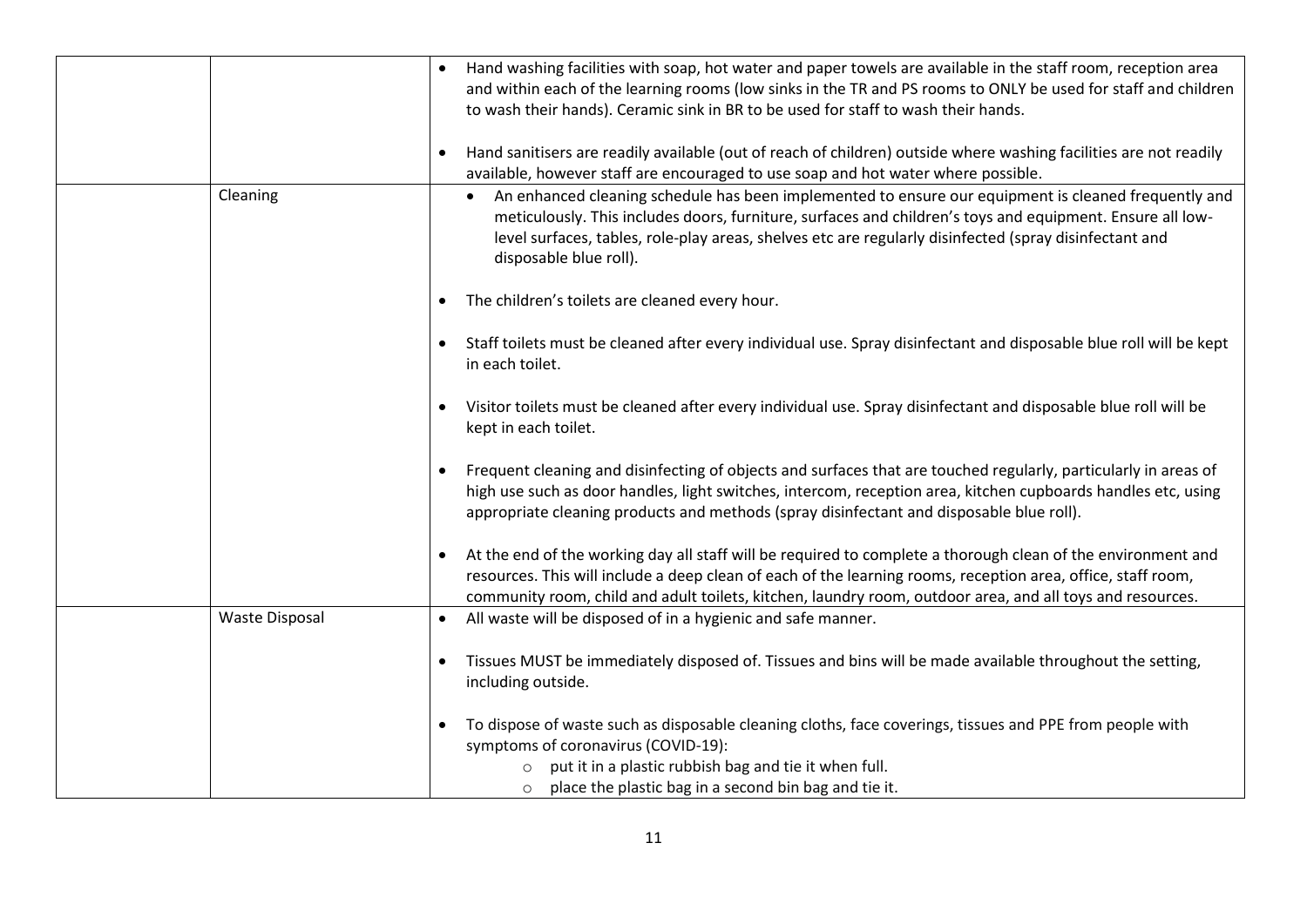|          |                        | put it in a suitable and secure place marked for storage for 72 hours. You should not put the waste<br>$\circ$<br>in communal waste areas until the waste has been stored for at least 72 hours.                                                                                                                                                                                                                                                                                                                                                                                                                                                                                                                                                                                   |
|----------|------------------------|------------------------------------------------------------------------------------------------------------------------------------------------------------------------------------------------------------------------------------------------------------------------------------------------------------------------------------------------------------------------------------------------------------------------------------------------------------------------------------------------------------------------------------------------------------------------------------------------------------------------------------------------------------------------------------------------------------------------------------------------------------------------------------|
|          | Laundry                | All items within the setting requiring laundering must be washed in line with NHS laundry guidelines.<br>$\bullet$                                                                                                                                                                                                                                                                                                                                                                                                                                                                                                                                                                                                                                                                 |
|          |                        | Items such as towels, flannels and bedding must not be shared by children.                                                                                                                                                                                                                                                                                                                                                                                                                                                                                                                                                                                                                                                                                                         |
|          | <b>Risk Assessment</b> | All activity will be risk assessed and due consideration given to any adaptations to usual practice. It is expected<br>$\bullet$<br>that would include, but not be limited to, the suspension of learning experiences involving materials which are<br>not easily washable such as malleable materials, and sand and water play, and the suspension of the sharing of<br>food and utensils.                                                                                                                                                                                                                                                                                                                                                                                        |
|          |                        | Oasis endeavours to ensure that there is a qualified Paediatric First Aid trained member of staff available on<br>site at all times.                                                                                                                                                                                                                                                                                                                                                                                                                                                                                                                                                                                                                                               |
|          | PPE                    | Government guidance is that PPE is not required for general use in early years settings to protect against<br>COVID-19 transmission. PPE should continue to be worn as normal for nappy changing and the administration<br>of first aid. We have ensured stocks are plentiful and provided additional hand sanitising areas as part of our<br>own risk assessment. Colourful material masks are available for role play assigned to individual staff and not<br>for sharing to teach the children to understand what they are seeing in the wider community and to not be<br>scared by this. Full-face, see through visor masks MUST be used by staff if they are supporting the isolation of<br>a sick child that is displaying symptoms and waiting for their parent to collect. |
|          |                        | Staff MUST wear a clean uniform (including trousers) every day. When staff get home, they are to remove<br>their uniform, place it straight into the washing machine and wash on the highest temperature permitted for<br>that type of fabric (in line with NHS laundry guidelines).                                                                                                                                                                                                                                                                                                                                                                                                                                                                                               |
|          |                        | Staff MUST only wear their uniform during working hours including travelling to and from work.                                                                                                                                                                                                                                                                                                                                                                                                                                                                                                                                                                                                                                                                                     |
| Premises | <b>Building</b>        | Our building has remained open during the lockdown period and so checks following closure are not required.<br>Taps not in use have been run regularly to reduce any risk of legionnaires.<br>$\bullet$                                                                                                                                                                                                                                                                                                                                                                                                                                                                                                                                                                            |
|          |                        | The nursery has received a complete refurbishment and redecoration during the first period of lockdown.<br>$\bullet$                                                                                                                                                                                                                                                                                                                                                                                                                                                                                                                                                                                                                                                               |
|          |                        | Ongoing maintenance will continue during lockdown and at weekends only following lifting of restrictions,<br>$\bullet$<br>unless any maintenance/repairs require essential attention. Visitors will be required to wear face coverings for<br>the duration of their visit and social distancing guidelines will be followed.                                                                                                                                                                                                                                                                                                                                                                                                                                                       |
|          | Resources              | Children will not be permitted to bring items from home into the setting unless absolutely essential for their<br>wellbeing. Where this is the case items will be appropriately cleaned upon arrival. Comforters and dummies                                                                                                                                                                                                                                                                                                                                                                                                                                                                                                                                                       |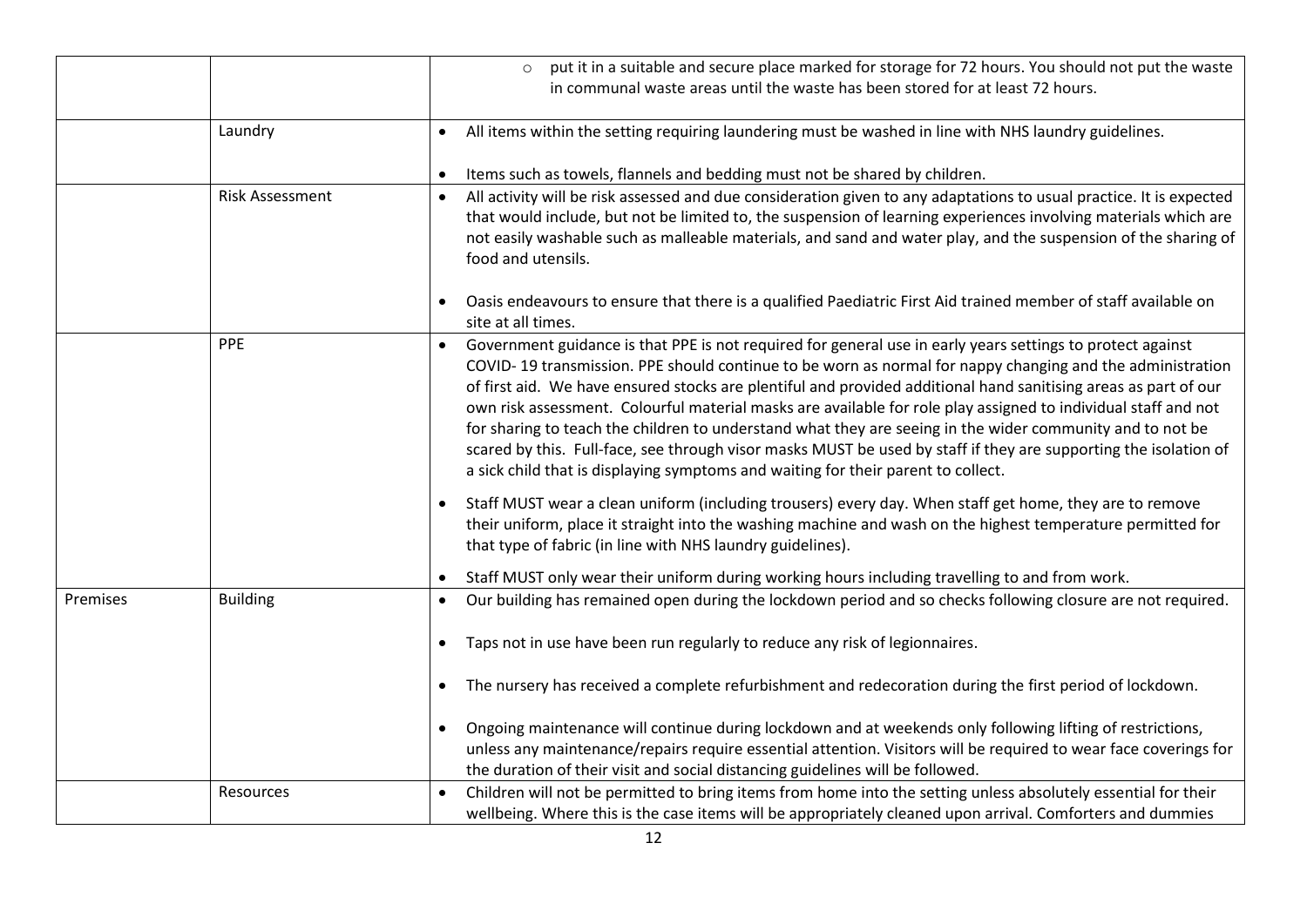|                                   |                          |           | MUST be stored in a sealed bag out of reach of other children, when not in use. Dummies will be sterilized<br>individually after every use.                                                                                                                                                                                                                                                                                                                                                                                                                                                                                                                                                                                                                                                                     |
|-----------------------------------|--------------------------|-----------|-----------------------------------------------------------------------------------------------------------------------------------------------------------------------------------------------------------------------------------------------------------------------------------------------------------------------------------------------------------------------------------------------------------------------------------------------------------------------------------------------------------------------------------------------------------------------------------------------------------------------------------------------------------------------------------------------------------------------------------------------------------------------------------------------------------------|
|                                   |                          | $\bullet$ | Equipment is cleaned as an ongoing process during the day and all the equipment is cleaned in each room at<br>the end of each day. Dinosaurs, animals, small world, construction etc thoroughly cleaned in Milton at the end<br>of each day. Children are not permitted to share equipment across the rooms/age ranges during the day<br>unless it has been cleaned.                                                                                                                                                                                                                                                                                                                                                                                                                                            |
|                                   |                          | $\bullet$ | Soft furnishing MUST be removed and replaced with comfy wipeable materials.                                                                                                                                                                                                                                                                                                                                                                                                                                                                                                                                                                                                                                                                                                                                     |
|                                   |                          | $\bullet$ | Equipment used by staff such as stationary, tablets etc. should be allocated to individual staff members where<br>possible and cleaned regularly. All ICT equipment is cleaned/sterilised between cross over of staff.                                                                                                                                                                                                                                                                                                                                                                                                                                                                                                                                                                                          |
|                                   |                          | $\bullet$ | Play equipment MUST not be swapped between groups.                                                                                                                                                                                                                                                                                                                                                                                                                                                                                                                                                                                                                                                                                                                                                              |
| <b>Supplies</b>                   | Procurement & Monitoring | $\bullet$ | The setting will ensure an adequate supply of essential supplies and contingency plans are in place to minimise<br>the impact of any shortages of supplies. The setting will not be able to operate without essential supplies<br>required for ensuring infection control.                                                                                                                                                                                                                                                                                                                                                                                                                                                                                                                                      |
|                                   |                          |           | A monitoring system for the usage of PPE is essential to ensure that a supply of stock is available to all who<br>require it, as and when required, to meet the operational needs of the setting. When stocks are low, other<br>options may be considered, such as the use of washable tabards. These items will be washed at a high<br>temperature and separate to any other nursery washing.                                                                                                                                                                                                                                                                                                                                                                                                                  |
|                                   |                          | $\bullet$ | In the event of our food supply being interrupted, procedures will be implemented to ensure the appropriate<br>food alternatives are sourced and normal food safety and hygiene processes are followed.                                                                                                                                                                                                                                                                                                                                                                                                                                                                                                                                                                                                         |
| Responding to a<br>suspected case |                          | $\bullet$ | In the event of a child developing suspected coronavirus symptoms whilst attending the setting, they should<br>be collected immediately and advised to follow the governments COVID-19: guidance for households with<br>possible coronavirus infection guidance.                                                                                                                                                                                                                                                                                                                                                                                                                                                                                                                                                |
|                                   |                          | $\bullet$ | If an unwell child is awaiting collection, they should be moved, if possible, to the accessible wet room in the<br>reception area, where they can be isolated with appropriate adult supervision away from other children and<br>staff. The wet room is a clinical environment which is easy to clean after use, has access to a separate toilet<br>and the door can be propped open to provide ventilation, whilst still maintaining 2 meter social distance away<br>from other staff and children. The identified staff member supporting this child must wear appropriate PPE<br>during this time (please see section below on PPE) and full PPE, including protective suit, shoe covers, gloves,<br>aprons, face shields and masks, is kept in the accessible wet room for easy access by the staff member. |